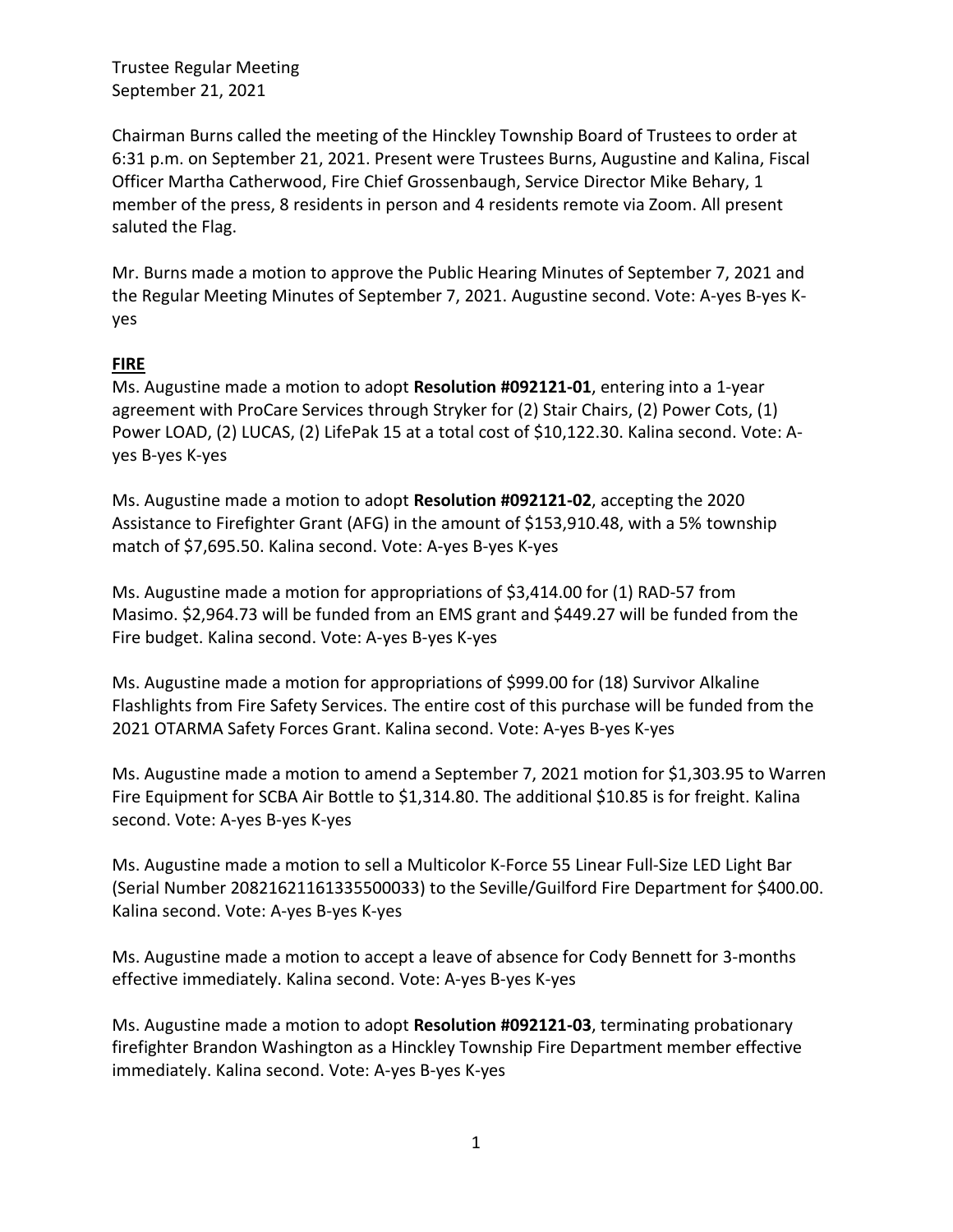Chief Grossenbaugh added the following

- 1. The Hinckley Firemen's Association received a Home Depot grant providing roofing materials for the fire department training barn located southwest of the fire station. Hinckley Roofing has offered to install the roofing materials at no cost to the Township.
- 2. The next blood drive is October 9, 2021 at the old fire station from 10:00 a.m. to 3:00 p.m.
- 3. The Touch-a-Truck event is this Sunday starting at 1:00 p.m.

## **SERVICE**

Mr. Kalina made a motion for appropriations to purchase two tires for Truck #11 through GoodYear at a cost of \$1,101.85, which includes installation. Burns second. Vote: A-yes B-yes Kyes

The Trustees discussed White Horse Trail resident concerns as to necessary reseeding of a past Township drainage project. Mr. Behary has received several quotations on the work, with the best and lowest being Hydroseeding Pros at a cost of \$6,200.00 for the approximately 25,000 square foot area. The Trustees agreed that it is the Township's responsibility to bring the area back to its original state prior to the drainage work.

Mr. Burns made a motion to hire Hydroseed to repair and seed at White House Trail at a cost of \$6,200.00 for an area of 25,000 square feet. Augustine second. Vote: A-yes B-yes K-yes

Mr. Behary expressed his interest in applying for an Ohio Department of Transportation (ODOT) grant available for Townships. He proposed applying for paving maintenance for the west section of Bellus Rd. and believes that it will score high in the rating system required for ODOT approval.

Mr. Burns made a motion to apply for the ODOT Township Stimulus Grant with Mike Behary as the primary contact. Augustine second. Vote: A-yes B-yes K-yes

Mr. Behary gave several updates

- 1. The Bellus Road paving final top coat should be placed on Saturday, depending on weather.
- 2. The culvert project on Bellus Road undertaken by the Cleveland Metroparks began. The Township is not funding this project.
- 3. The Forest Drive cul-de-sac project is underway.

# **ZONING**

Mr. Kalina provided the 2<sup>nd</sup> Quarter Zoning report, which included 13 new residences, ten accessory buildings and 22 parcel combos/splits for a total revenue collected of \$15,371.00.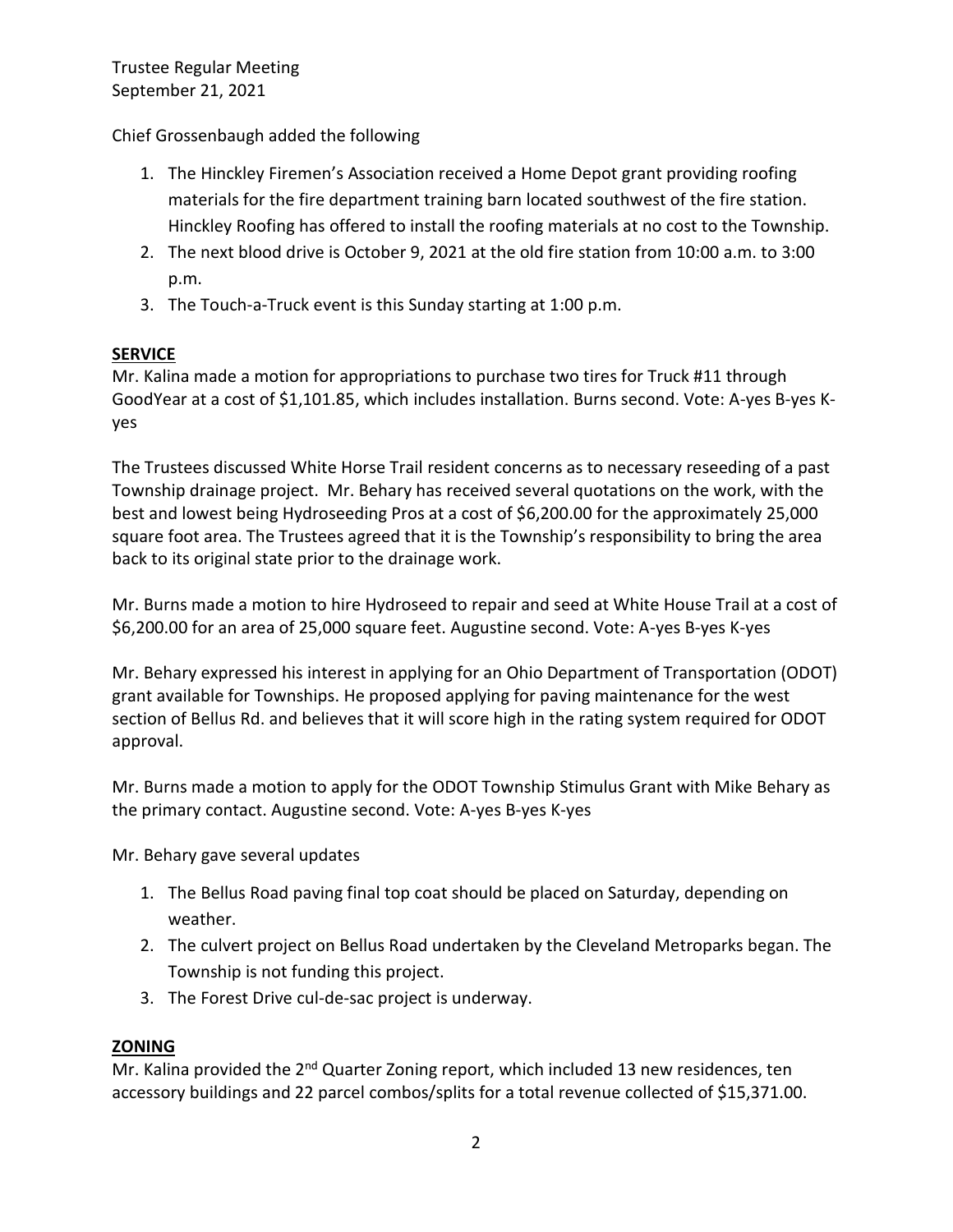### **CEMETERY**

Mr. Burns provided the 2<sup>nd</sup> Quarter Cemetery report, which included eight lots sold and six burials for total revenue collected of \$6,520.00,

Mr. Burns informed the Trustees that the Zemaitis Maple Hill lot purchases are still being researched and he hopes to have an update at the next meeting.

Mr. Burns provided an update on the wall installation at Maple Hill Cemetery. A change order is expected from the contractor due to additional work required removing natural stone unknown at the time of the estimate. Mr. Burns addressed the color of the stone being installed and stated that it may be possible to stain the retention wall in the future for a more natural look.

### **TRUSTEES**

Mr. Kalina discussed the preliminary plan review process by the Medina County Planning Commission for the proposed subdivision the Estates at Kubala Farm. He explained that the revised site plan indicated fewer sublots with increased lot sizes. Mr. Kalina expressed his ongoing concern with this proposal citing challenging topography and the ability to install septic systems on the property.

Mr. Kalina stated that the Cleveland Metroparks submitted an application to the Clean Ohio Conservation Fund to acquire 5.8 acres in Hinckley Township on Ledge Road and has asked the Trustees to provide a letter of support. The Trustees agreed to support this application.

Mr. Kalina informed the Trustees that Chris Medwid and Suzanne Peterlin will attend virtual Sunshine Law Training on September 30, 2021, there is no charge for this training.

Ms. Augustine made a motion to retain Sarah Moore of Zashin and Rich for police union negotiations in an amount not to exceed \$2,000.00 which will be appropriated from the Police Fund. Kalina second. Vote: A-yes B-yes K-yes

Ms. Augustine made a motion to adopt **Resolution #092122-04**,as follows:

WHEREAS, In accordance with and in adherence to R.C. Sections 505.27-505.33 et seq., the Hinckley Township Board of Trustees has performed the following processes:

- On November 20, 2018, the Hinckley Township Board of Trustees created a waste Disposal District in accordance with Ohio Revised Code §505.28.

- On September 17, 2019, the Hinckley Township Board of Trustees in accordance with Ohio Revised Code §505.27 entered into an Agreement for Collection, Transportation and Delivery for Disposal or Processing of Residential Solid Waste and Recyclable Materials Generated in and Collected from Residential Units in Hinckley Township and Township facilities ("Agreement") with Kimble Recycling & Disposal Inc. ("Kimble").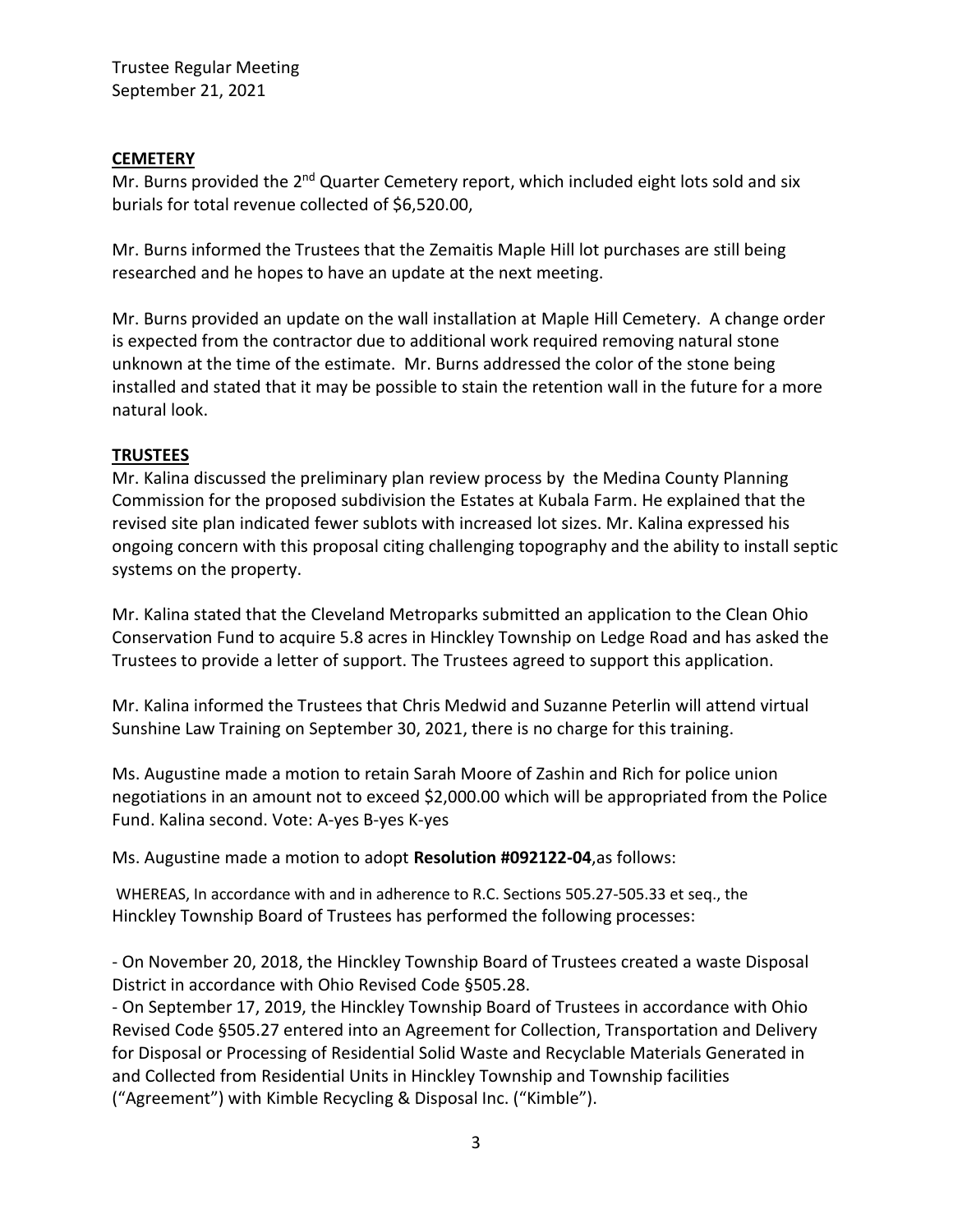WHEREAS, in accordance with the Agreement and Ohio Revised Code §505.29: - The Hinckley Township Board of Trustees established, by resolution, equitable charges of rents, or service charges, to be paid to the Township for the use and benefit of such Collection Services by the Owner of every Residential Unit whose premises are so served. The Service Charges include all related collection, disposal and processing fees, as well as any Optional Services in the amount specified on the Bid Forms attached, as Bid Form 3 to Kimble's Bid: Price Sheet: Unlimited Service and the attached Recycling Processing Formula (per Ton and per RU Calculations) for Unlimited Services; and Bid Form 4 of Kimble's Bid: Price Sheet: Bag Service and the attached Recycling Processing Formula (per Ton and per RU Calculations) for Bag Service, which documents are part of the September 17, 2019 Agreement.

WHEREAS, In accordance with the September 17, 2019 Agreement, Kimble for itself and by and on behalf of the Township and as its agent, shall directly invoice and collect all Service Charges from each Owner of a Residential Unit under the Agreement on a quarterly basis, pursuant to the authority in Section 505.31(B) of the Ohio Revised Code. Such debt is owed directly to the Kimble.

WHEREAS, By and on behalf of the Board of Township Trustees, Kimble shall create a list of residential units whose premises are served by Kimble that are delinquent in the payment of service charges for the disposal of waste pursuant to the Agreement, which list shall be provided to the Hinckley Township Board of Trustees. Kimble's obligation to provide this list is mandatory in order for the Township's Fiscal Officer to certify to the Medina County Auditor the

names of the property owners for the purpose of collection pursuant to O.R.C. §505.33 which those delinquent charges be certified on or before the first day of October of each year. Any funds received by the Township pursuant to O.R.C. §505.33 shall be forwarded to Kimble.

WHEREAS, the Hinckley Township Board of Trustees now desire to have the Township's Fiscal Officer certify to the Medina County Auditor the names of the property owners of residential units that are delinquent in the payment of waste disposal service charges and a description of their lands for placement of the delinquent waste disposal service charges on the tax duplicate for collection in accordance with Ohio Revised Code §505.33.

NOW THEREFORE, BE IT RESOLVED by the Hinckley Township Board of Trustees that, Kimble has created a list of residential units whose premises are served by Kimble and that are delinquent in payment of service charges for disposal of waste, which Kimble has provided to the Hinckley Township Board of Trustees.

BE IT FURTHER RESOLVED that, the list includes the parcel numbers of the property owners of residential units that are delinquent as to waste disposal service charges and a description of their land, which list is attached as Exhibit "A" to this Resolution.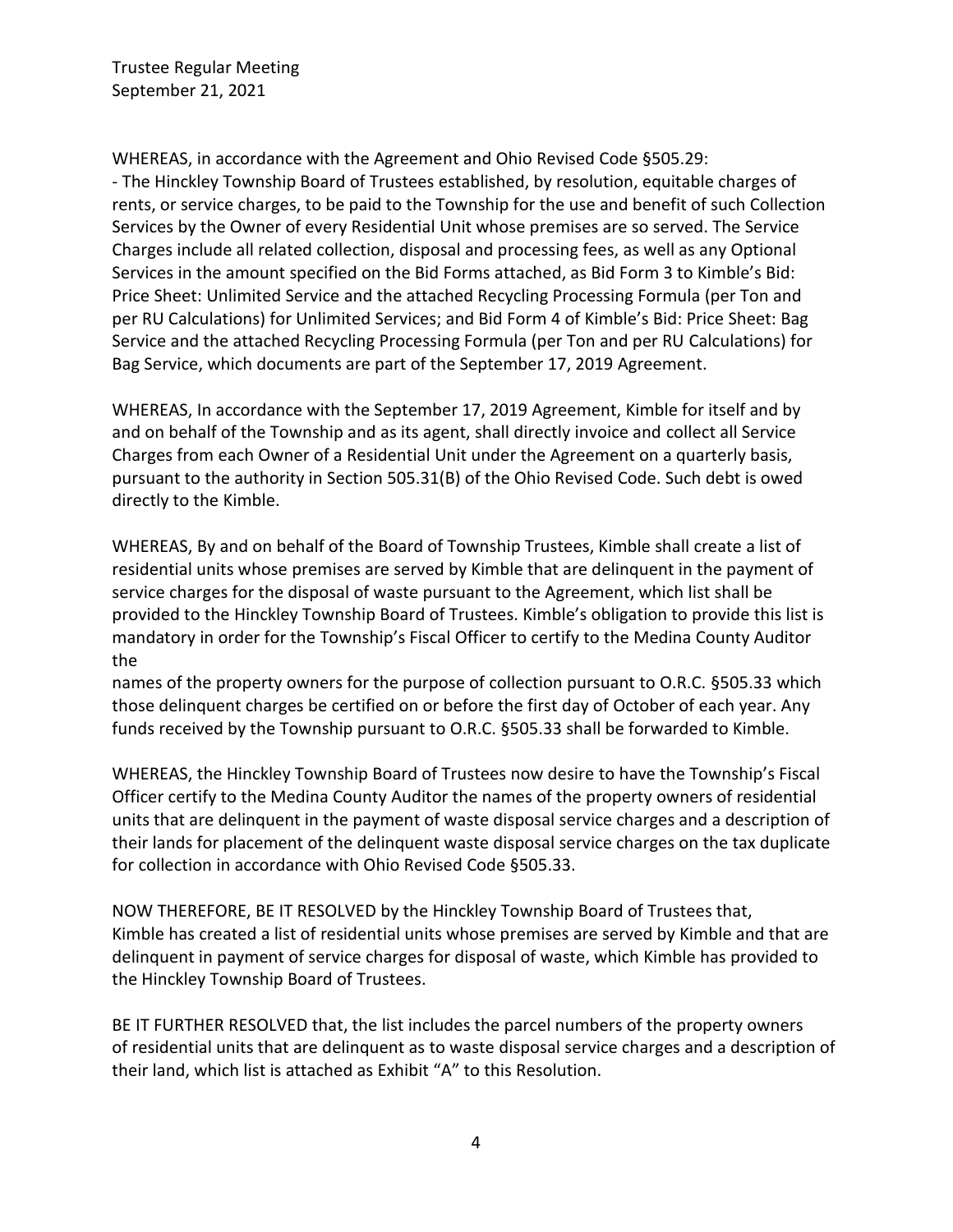BE IT FURTHER RESOLVED that, the Hinckley Township Board of Trustees hereby requests the Township's Fiscal Officer to certify this Resolution and list attached as Exhibit "A" to the Medina County Auditor for placement of the delinquent waste disposal service charges on the tax duplicate for the ensuing January installment of taxes, for collection in accordance with Ohio Revised Code §505.33.

Burns second. Vote: K-yes; A-yes; B-yes

Ms. Augustine made a motion to adopt **Resolution #092121-05**, authorizing the fiscal officer to forward \$3,092.48 to Kimble for the Hinckley Township Unpaid Trash 2020, T1600I-2<sup>nd</sup> half 2020 property taxes in accordance with Paragraph 6.1 of the contract: any delinquent charges that are collected pursuant to ORC 505.31(B) specific to assessments are set out. The \$40.40 in penalties collected by the Auditor's Office will be receipted into the General Fund. Kalina second. Vote: A-yes B-yes K-yes

Ms. Augustine stated that the annual resident letter for Kimble services was mailed and the Township website was updated with opt-out information. The opt-out application will be completely electronic. Previous opt out applicants must reapply annually.

Ms. Augustine discussed the Citizen Committee questionnaire for the Comprehensive Plan Audit and provided the Trustees with a copy for their review. It was agreed to revise the title to Comprehensive Plan Steering Committee Application, and, in order to make it available to all interested community members, to place an insert in the October issue of the *Hinckley Record*. Ms. Augustine presented pricing of \$448.00 for a two-sided, black and white insert, which includes printing.

Ms. Augustine made a motion to approve a two-page insert-front and back in the *Hinckley Record* to ScripType Publishing, Inc. for \$448.00. Burns second. Vote: A-yes B-yes K-yes

Ms. Augustine stated that the Firemen's Association are looking for contractors interested in participating in the Senior Snowplow program. Interested parties may contact Ms. Augustine or Chief Grossenbaugh.

Ms. Augustine thanked the Hinckley Garden Club for all the improvements they have undertaken in the center of Hinckley.

The Trustees noted that the November 2<sup>nd</sup> Trustee Meeting falls on Election Day, they agreed to move the meeting as scheduled to the Administration Building Senior Room.

Mr. Burns initiated a discussion of the Bethany Lane Road Improvement Project. After the bid was publicly advertised, Mr. Burns was notified by Lewis Land Co. (the engineer for the project) that the engineer's estimate provided had a mathematical error and required an increase to \$372,748.00. Following further conversations with Lewis Land Co., this increase was revised to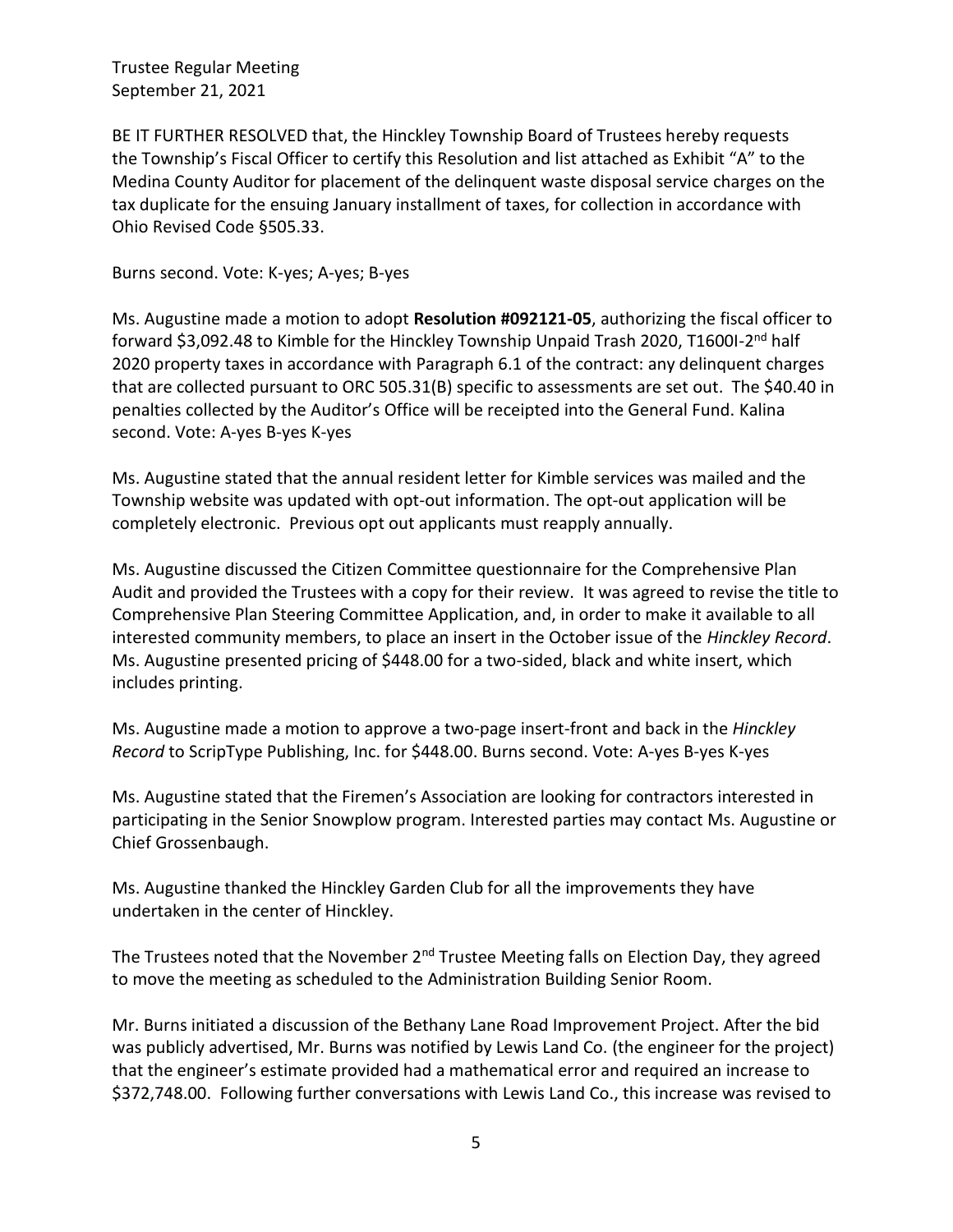\$338,860.00. Mr. Burns has also spoken to the Medina County Engineer's Office and the Medina County Prosecutors Office regarding this discrepancy. It was agreed that the Trustees would hold a Special Meeting to review the bids on the submission date.

Mr. Burns made a motion to hold a Special Meeting on September 24, 2021 at 3:30 p.m. to open and review the Bethany Lane Road Improvement Project bids. Augustine second. Vote: Ayes B-yes K-yes

Mr. Burns made a motion to accept the \$1,000.00 of grant funding for the FY 2022 Cemetery Grant Agreement with the Ohio Department of Commerce Division of Real Estate and Professional Licensing per the terms of the agreement with said Grantor. Kalina second. Vote: A-yes B-yes K-yes

Mr. Burns stated that the grant funding will be used for cemetery headstone repairs.

Mr. Burns made a motion to adopt **Resolution #092121-06**, requesting bids for a construction project to the east wall of the old fire station for the purpose of renovation and energy efficiency improvements. This sealed bid event will be advertised in the Medina Gazette on Friday, September 24, 2021. Sealed bids must be received by noon on October 14, 2021 at the Hinckley Township Administration Building, 1410 Ridge Road, Hinckley, Ohio 44233 and will be opened at a Special Meeting on October 14 2021 at 12:05 p.m. Bid forms and specifications can be obtained in person during regular Administration Building office hours and are also available on the Township website at www.hinckleytwp.org. Augustine second. Vote: A-yes B-yes K-yes

Mr. Burns reminded the audience of the following:

- 1. The Western Reserve Land Conservancy will host a public information session on land conservancy at the Hinckley Township Administration Building on October 6, 2021 at 7:00 p.m.
- 2. The Hinckley Women's Club will host "How to Become a Millionaire" with FinMango. It is a free program on September 25, 2021 9:00am – noon

Ms. Augustine added that October 23 is the Township Halloween event at the center of town from 4:00-6:00 p.m.

#### **FISCAL OFFICER**

Mrs. Catherwood stated the Fund Status is \$6,973,324.46.

Mr. Kalina made a motion to adopt **Resolution #092121-07**, approving the reallocation of the following:

• \$15,000.00 from 1000-330-360-0000 (Contracted Services) to 1000-110-221-0000 (Medical/Hospitalization)